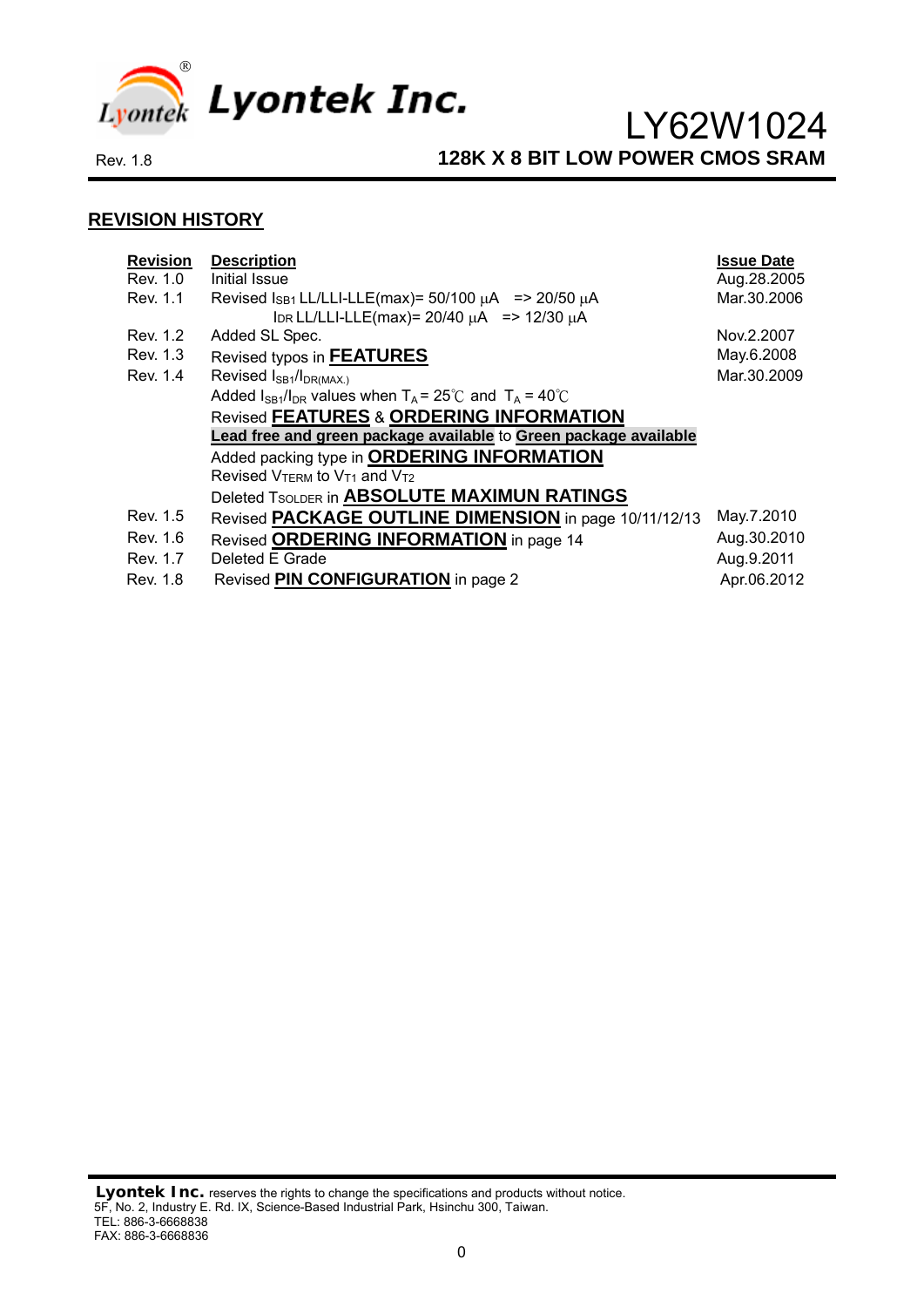

## **FEATURES**

- Fast access time : 35/55/70ns
- **Low power consumption:** Operating current : 12/10/7mA (TYP.) Standby current : 1μA (TYP.) LL-version 0.8μA (TYP.) SL-version
- Single  $2.7V \sim 5.5V$  power supply
- All outputs TTL compatible
- **Fully static operation**
- Tri-state output
- Data retention voltage : 1.5V (MIN.)
- **Green package available**
- Package : 32-pin 450 mil SOP 32-pin 600 mil P-DIP 32-pin 8mm x 20mm TSOP-I 32-pin 8mm x 13.4mm STSOP 36-ball 6mm x 8mm TFBGA

### **GENERAL DESCRIPTION**

The LY62W1024 is a 1,048,576-bit low power CMOS static random access memory organized as 131,072 words by 8 bits. It is fabricated using very high performance, high reliability CMOS technology. Its standby current is stable within the range of operating temperature.

The LY62W1024 is well designed for very low power system applications, and particularly well suited for battery back-up nonvolatile memory application.

The LY62W1024 operates from a single power supply of  $2.7V \sim 5.5V$  and all inputs and outputs are fully TTL compatible

### **PRODUCT FAMILY**

| Product      | Operating               |                 | Speed      | <b>Power Dissipation</b>       |                      |  |  |
|--------------|-------------------------|-----------------|------------|--------------------------------|----------------------|--|--|
| Family       | Temperature             | Vcc Range       |            | Standby(IsB <sub>1</sub> ,TYP. | Operating(Icc, TYP.) |  |  |
| LY62W1024    | $0 \sim 70^{\circ}$ C . | $2.7 \sim 5.5V$ | 35/55/70ns | $1\mu A(LL)/0.8\mu A(SL)$      | 12/10/7mA            |  |  |
| LY62W1024(I) | -40 $\sim$ 85°C         | $2.7 \sim 5.5V$ | 35/55/70ns | $1\mu$ A(LL)/0.8 $\mu$ A(SL)   | 12/10/7mA            |  |  |

### **FUNCTIONAL BLOCK DIAGRAM**



## **PIN DESCRIPTION**

| <b>SYMBOL</b> | <b>DESCRIPTION</b>         |
|---------------|----------------------------|
| A0 - A16      | <b>Address Inputs</b>      |
| $DQ0 - DQ7$   | Data Inputs/Outputs        |
| CE#, CE2      | Chip Enable Inputs         |
| WE#           | Write Enable Input         |
| OE#           | <b>Output Enable Input</b> |
| Vcc           | Power Supply               |
| <b>Vss</b>    | Ground                     |
| <b>NC</b>     | No Connection              |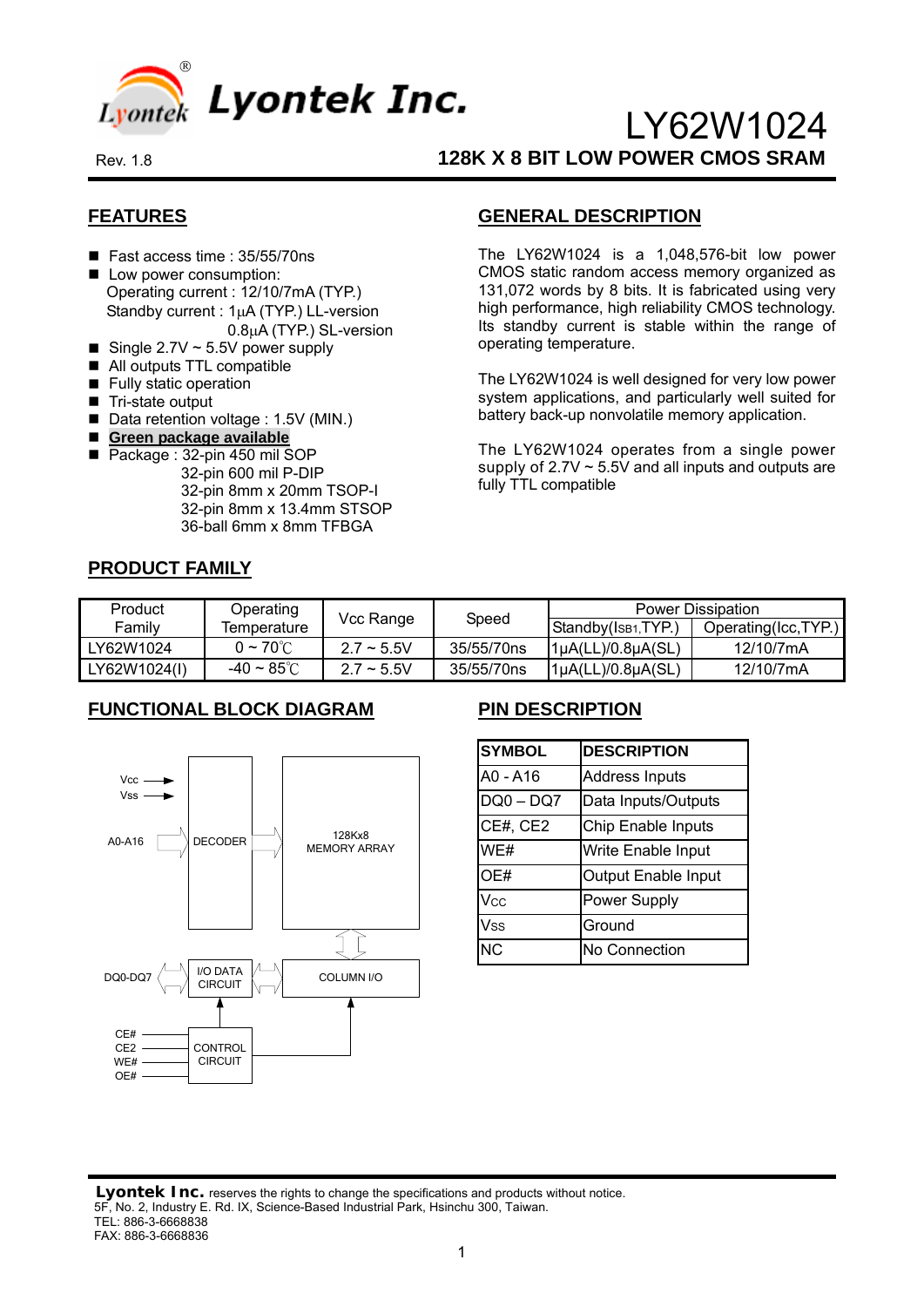

 $\overline{H}$ 

A<sub>9</sub>  $A1C$ A11

 $\mathbf{1}$  $\overline{2}$  $\mathbf{3}$  $\overline{4}$ 5  $6\phantom{a}$ 

 $A13$ A14

A<sub>12</sub>

TFBGA(See through with top view)

 LY62W1024 Rev. 1.8 **128K X 8 BIT LOW POWER CMOS SRAM** 

### **PIN CONFIGURATION**



PS: All pin out definition are relative with "Lyontek logo" orientation.

 $\mathsf{H}$ 

 $\overline{2}$ 

 $\mathcal{R}$  $\overline{A}$ 5

TFBGA(Top View)

 $\overline{1}$ 

6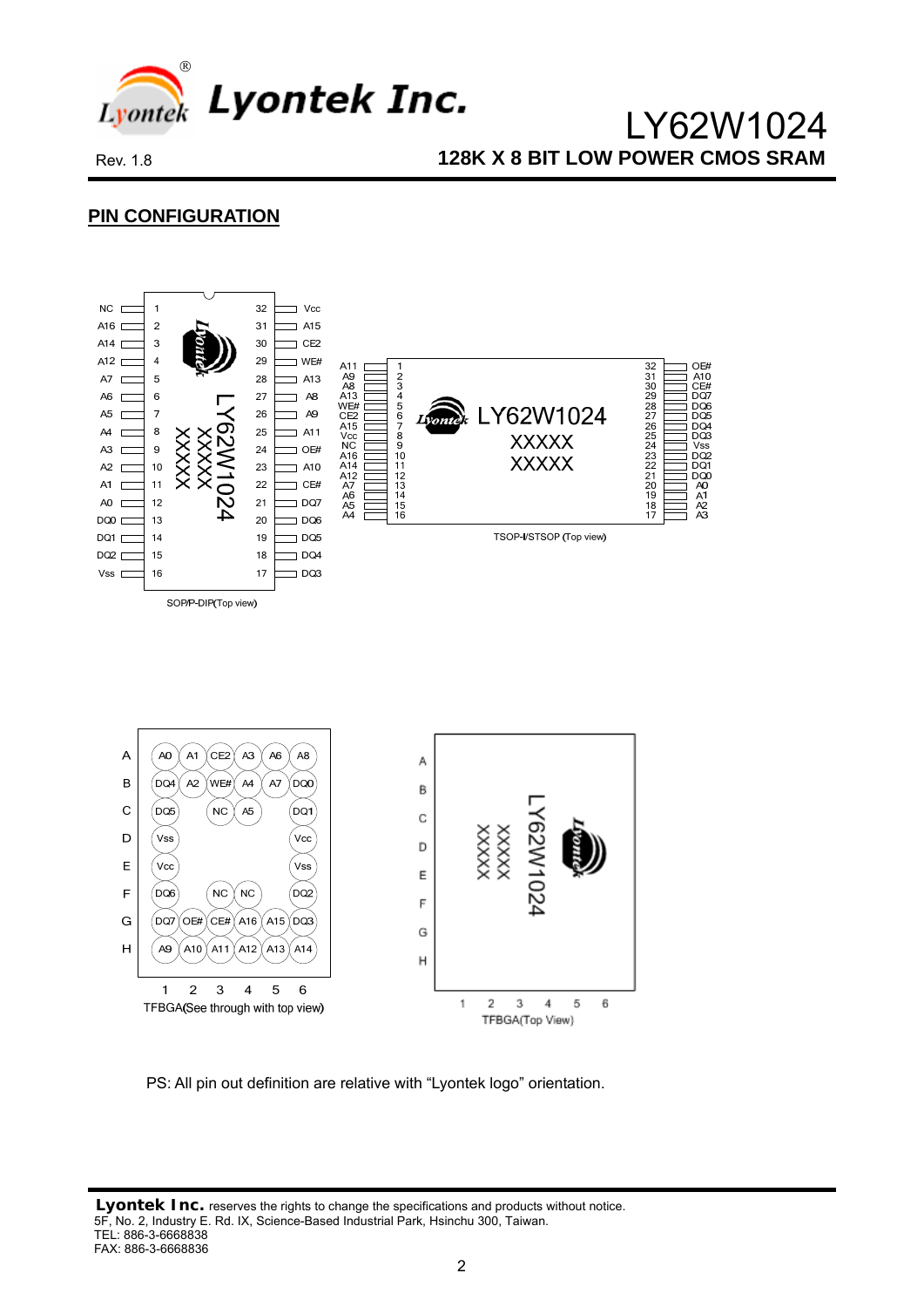

## **ABSOLUTE MAXIMUN RATINGS\***

| <b>PARAMETER</b>                         | <b>SYMBOL</b>  | <b>RATING</b>              | <b>UNIT</b>  |
|------------------------------------------|----------------|----------------------------|--------------|
| Voltage on Vcc relative to Vss           | Vt1            | $-0.5$ to 6.5              |              |
| Voltage on any other pin relative to Vss | Vt2            | $-0.5$ to Vcc $+0.5$       |              |
|                                          |                | 0 to $70(C \text{ grade})$ | $^{\circ}$ C |
| <b>Operating Temperature</b>             | Tд             | $-40$ to 85(I grade)       |              |
| Storage Temperature                      | Tstg           | $-65$ to 150               | ∽            |
| <b>Power Dissipation</b>                 | P <sub>D</sub> |                            | W            |
| <b>DC Output Current</b>                 | <b>I</b> OUT   | 50                         | mA           |

\*Stresses greater than those listed under "Absolute Maximum Ratings" may cause permanent damage to the device. This is a stress rating only and functional operation of the device or any other conditions above those indicated in the operational sections of this specification is not implied. Exposure to the absolute maximum rating conditions for extended period may affect device reliability.

#### **TRUTH TABLE**

| <b>MODE</b>           | CE# | CE <sub>2</sub> | OE# | WE# | <b>I/O OPERATION</b> | <b>SUPPLY CURRENT</b> |
|-----------------------|-----|-----------------|-----|-----|----------------------|-----------------------|
| Standby               | н   |                 |     |     | High-Z               | ISB <sub>1</sub>      |
|                       |     |                 |     |     | High-Z               | ISB <sub>1</sub>      |
| <b>Output Disable</b> |     |                 | н   |     | High-Z               | lcc,lcc <sub>1</sub>  |
| Read                  |     | н               |     |     | DOUT                 | Icc, Icc1             |
| Write<br>.            |     |                 |     |     | DIN                  | lcc,lcc <sub>1</sub>  |

Note:  $H = V_{HH}$ ,  $L = V_{HL}$ ,  $X = Don't$  care.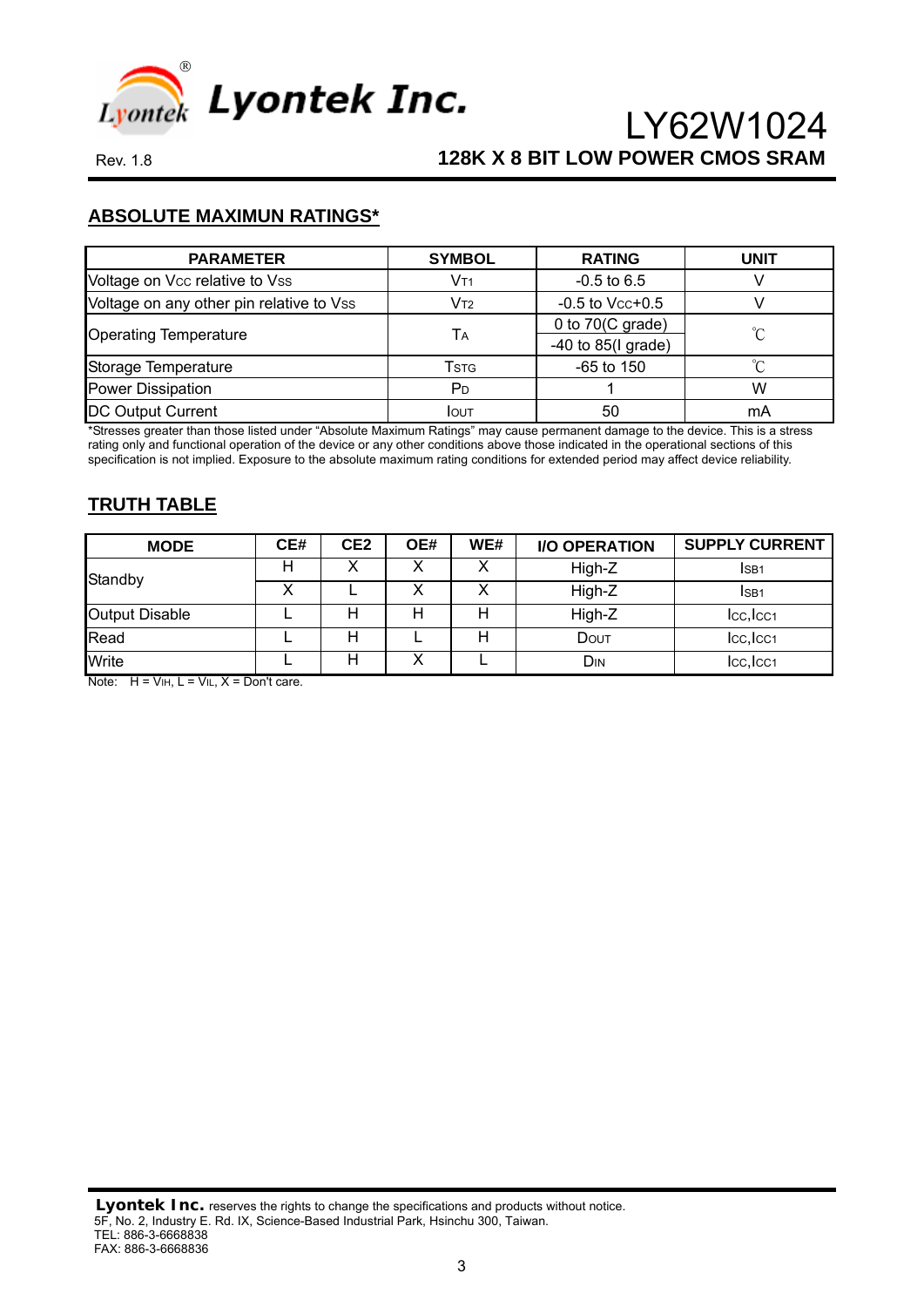

## **DC ELECTRICAL CHARACTERISTICS**

| <b>PARAMETER</b>          | <b>SYMBOL</b>                | <b>TEST CONDITION</b>                                                                                                       |                |                | MIN.                     | TYP. <sup>4</sup> | MAX.           | <b>UNIT</b> |
|---------------------------|------------------------------|-----------------------------------------------------------------------------------------------------------------------------|----------------|----------------|--------------------------|-------------------|----------------|-------------|
| <b>Supply Voltage</b>     | Vcc                          |                                                                                                                             |                |                | 2.7                      | 3.0               | 5.5            | V           |
| Input High Voltage        | V <sub>IH</sub> <sup>1</sup> |                                                                                                                             |                |                | $0.7*Vec$                | $\sim$            | $Vcc+0.3$      | $\vee$      |
| Input Low Voltage         | $V_{IL}$ <sup>2</sup>        |                                                                                                                             |                |                | $-0.2$                   | $\blacksquare$    | 0.6            | $\vee$      |
| Input Leakage Current     | Iц                           | $Vcc \geq V_{IN} \geq Vss$                                                                                                  |                |                | $-1$                     |                   | 1              | μA          |
| Output Leakage<br>Current | <b>ILO</b>                   | $V_{CC} \geq V_{OUT} \geq V_{SS}$<br><b>Output Disabled</b>                                                                 |                |                | $-1$                     |                   | 1              | μA          |
| Output High Voltage       | <b>VOH</b>                   | $I_{OH} = -1mA$                                                                                                             |                |                | 2.4                      | 2.7               | $\blacksquare$ | $\vee$      |
| <b>Output Low Voltage</b> | VOL                          | $I_{OL} = 2mA$                                                                                                              |                |                |                          |                   | 0.4            | $\vee$      |
|                           |                              | Cycle time $=$ Min.                                                                                                         |                | 35             |                          | 12                | 80             | mA          |
|                           | $_{\rm lcc}$                 | $CE# = V_{IL}$ and $CE2 = V_{IH}$ ,<br>$I_{I/O} = 0mA$                                                                      |                | 55             |                          | 10                | 60             | mA          |
| <b>Average Operating</b>  |                              | Other pins at V <sub>IL</sub> or V <sub>IH</sub>                                                                            |                | - 70           |                          | $\overline{7}$    | 50             | mA          |
| Power supply Current      | $_{\text{LCA}}$              | Cycle time = $1\mu s$<br>$CE# = 0.2V$ and $CE2 \geq V_{CC} - 0.2V$ ,<br>$I_{I/O} = 0mA$<br>Other pins at 0.2V or Vcc - 0.2V |                |                | 1                        | 10                | mA             |             |
|                           |                              |                                                                                                                             | LL             |                |                          | 1                 | 15             | μA          |
|                           |                              | $CE# \geq$ Vcc-0.2V                                                                                                         | LLI            |                |                          | 1                 | 30             | μA          |
| <b>Standby Power</b>      | I <sub>SB1</sub>             | or $CE2 \leq 0.2V$                                                                                                          | $SL^{5}$       | $25^{\circ}$ C | $\overline{\phantom{0}}$ | 0.8               | $\overline{2}$ | μA          |
| <b>Supply Current</b>     |                              | Others at 0.2V or                                                                                                           | $SLI^{\ast 5}$ | 40°C           | $\overline{\phantom{0}}$ | 1                 | $\overline{2}$ | μA          |
|                           |                              | $V_{\rm CC}$ - 0.2V                                                                                                         | <b>SL</b>      |                | Ξ.                       | 0.8               | 7              | μA          |
|                           |                              |                                                                                                                             | <b>SLI</b>     |                |                          | 0.8               | 10             | μA          |

Notes:

1.  $V_{\text{IH}}$ (max) = V<sub>CC</sub> + 3.0V for pulse width less than 10ns.

2.  $VIL(min) = Vss - 3.0V$  for pulse width less than 10ns.

3. Over/Undershoot specifications are characterized, not 100% tested.

4. Typical values are included for reference only and are not guaranteed or tested. Typical values are measured at Vcc = Vcc(TYP.) and  $TA = 25^{\circ}C$ 

5. This parameter is measured at Vcc = 3.0V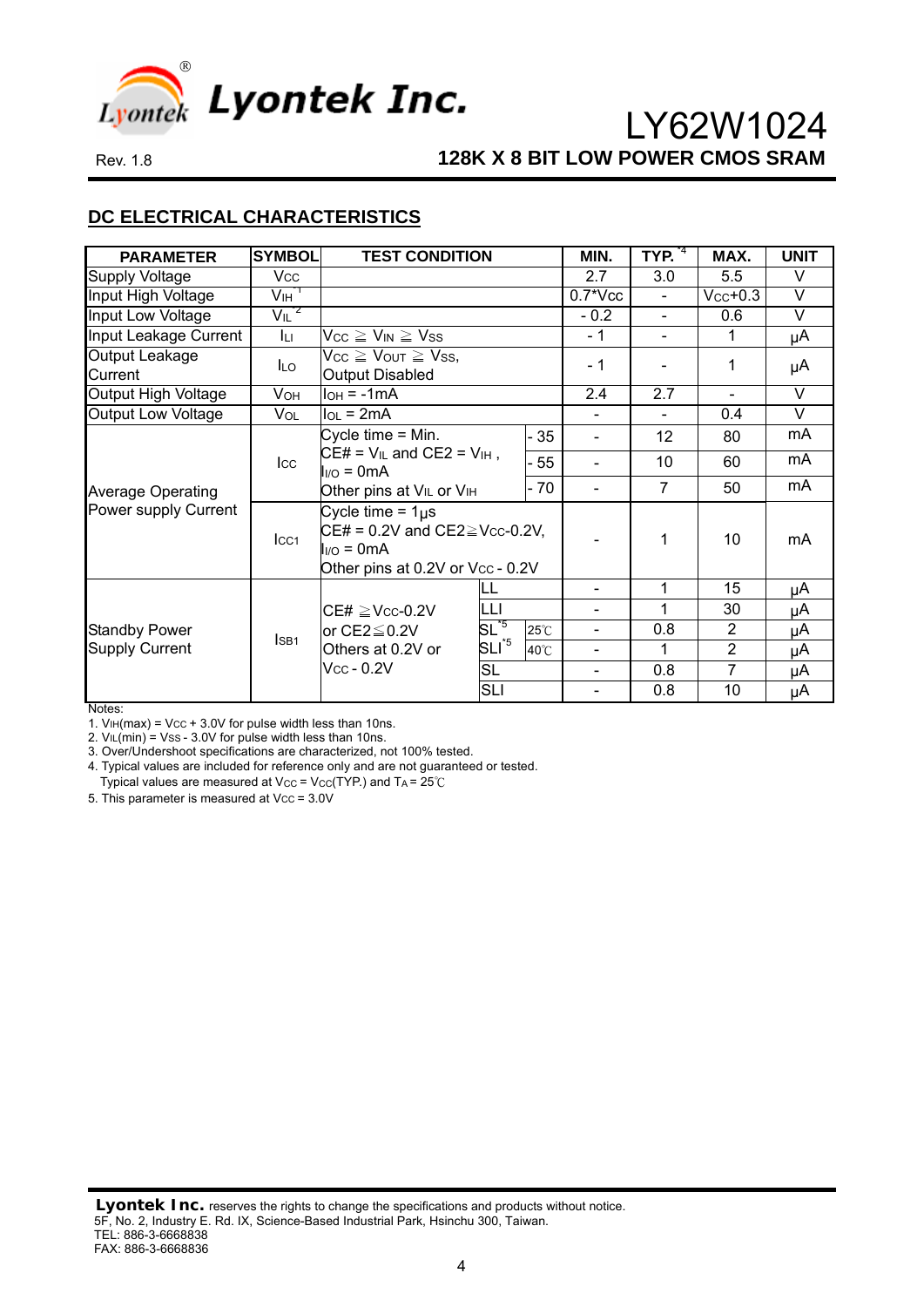

### $$

| <b>PARAMETER</b>         | <b>SYMBOL</b> | MIN. | <b>MAX</b> | <b>JNIT</b>      |
|--------------------------|---------------|------|------------|------------------|
| Input Capacitance        | ان.           | -    |            | $n_{\rm h}$<br>v |
| Input/Output Capacitance | 0/اپ          | -    |            | nl<br>v          |

Note : These parameters are guaranteed by device characterization, but not production tested.

### **AC TEST CONDITIONS**

| <b>Input Pulse Levels</b>                | $\vert 0.2V$ to $V_{CC}$ - 0.2V              |
|------------------------------------------|----------------------------------------------|
| Input Rise and Fall Times                | l3ns                                         |
| Input and Output Timing Reference Levels | 1.5V                                         |
| <b>Output Load</b>                       | $ C_L = 50pF + 1TTL$ , $ OH/IO_L = -1mA/2mA$ |

### **AC ELECTRICAL CHARACTERISTICS**

#### **(1) READ CYCLE**

| <b>PARAMETER</b>                       | SYM.               | LY62W1024-35 |      |                              | LY62W1024-55                 | LY62W1024-70 | <b>UNIT</b>                  |    |
|----------------------------------------|--------------------|--------------|------|------------------------------|------------------------------|--------------|------------------------------|----|
|                                        |                    | MIN.         | MAX. | MIN.                         | MAX.                         | MIN.         | MAX.                         |    |
| Read Cycle Time                        | trc                | 35           |      | 55                           | $\qquad \qquad \blacksquare$ | 70           |                              | ns |
| <b>Address Access Time</b>             | taa                |              | 35   |                              | 55                           |              | 70                           | ns |
| <b>Chip Enable Access Time</b>         | <b>t</b> ACE       |              | 35   |                              | 55                           |              | 70                           | ns |
| <b>Output Enable Access Time</b>       | toe.               |              | 25   | $\overline{\phantom{0}}$     | 30                           | -            | 35                           | ns |
| Chip Enable to Output in Low-Z         | $tcLz$ *           | 10           |      | 10                           |                              | 10           |                              | ns |
| Output Enable to Output in Low-Z       | $\mathsf{to}$      | 5            |      | 5                            | $\overline{\phantom{0}}$     | 5            | $\qquad \qquad \blacksquare$ | ns |
| Chip Disable to Output in High-Z       | tc <sub>Hz</sub> * |              | 15   | $\qquad \qquad \blacksquare$ | 20                           |              | 25                           | ns |
| Output Disable to Output in High-Z     | to <sub>Hz</sub> * |              | 15   |                              | 20                           |              | 25                           | ns |
| <b>Output Hold from Address Change</b> | tон                | 10           |      | 10                           | $\overline{\phantom{0}}$     | 10           | $\qquad \qquad$              | ns |

#### **(2) WRITE CYCLE**

| $\cdot$ $\cdot$<br><b>PARAMETER</b> | SYM.                   |      | LY62W1024-35 | LY62W1024-55 |                          | LY62W1024-70 |                          | <b>UNIT</b> |
|-------------------------------------|------------------------|------|--------------|--------------|--------------------------|--------------|--------------------------|-------------|
|                                     |                        | MIN. | MAX.         | MIN.         | MAX.                     | MIN.         | MAX.                     |             |
| <b>Write Cycle Time</b>             | twc                    | 35   |              | 55           |                          | 70           |                          | ns          |
| Address Valid to End of Write       | taw                    | 30   |              | 50           |                          | 60           |                          | ns          |
| Chip Enable to End of Write         | tcw                    | 30   |              | 50           |                          | 60           |                          | ns          |
| Address Set-up Time                 | tas                    | 0    |              | $\Omega$     | $\overline{\phantom{0}}$ | 0            | $\overline{\phantom{a}}$ | ns          |
| <b>Write Pulse Width</b>            | <b>twp</b>             | 25   |              | 45           |                          | 55           |                          | ns          |
| <b>Write Recovery Time</b>          | tw <sub>R</sub>        | 0    |              | 0            |                          | 0            |                          | ns          |
| Data to Write Time Overlap          | <b>t</b> <sub>DW</sub> | 20   |              | 25           |                          | 30           |                          | ns          |
| Data Hold from End of Write Time    | ltрн                   | 0    |              | <sup>0</sup> |                          | 0            |                          | ns          |
| Output Active from End of Write     | tow <sup>*</sup>       | 5    |              | 5            |                          | 5            |                          | ns          |
| Write to Output in High-Z           | tw <sub>Hz</sub> *     |      | 15           |              | 20                       |              | 25                       | ns          |

\*These parameters are guaranteed by device characterization, but not production tested.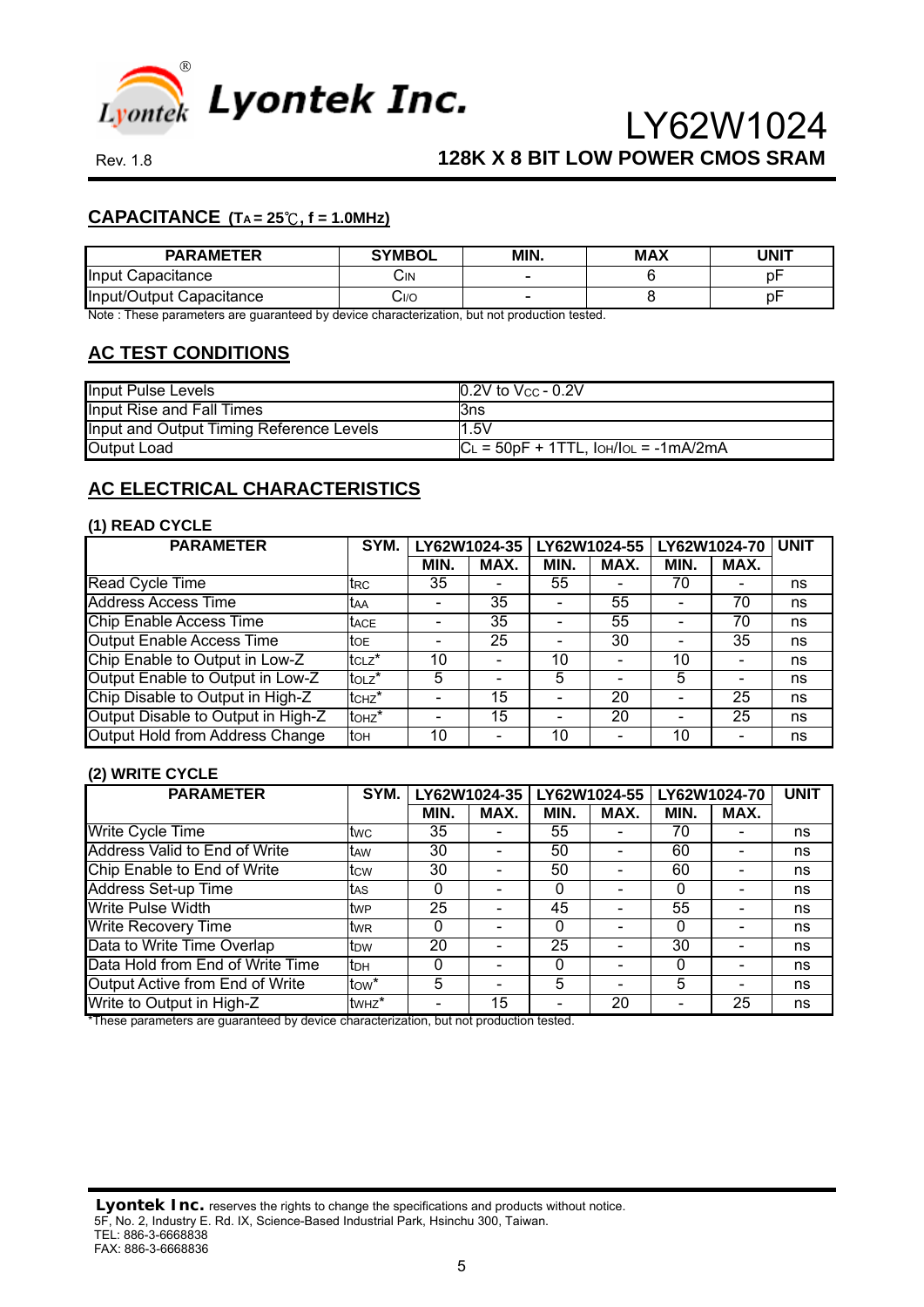

#### **TIMING WAVEFORMS**

**READ CYCLE 1** (Address Controlled) (1,2)



**READ CYCLE 2** (CE# and CE2 and OE# Controlled) (1,3,4,5)



Notes :

1.WE# is high for read cycle.

2. Device is continuously selected OE# = low, CE# = low., CE2 = high.

3. Address must be valid prior to or coincident with  $CE# = low$ ,  $CE2 = high$ ; otherwise tAA is the limiting parameter.

4.tCLZ, tOLZ, tCHZ and tOHZ are specified with CL = 5pF. Transition is measured ±500mV from steady state.

5.At any given temperature and voltage condition, tchz is less than tclz, tohz is less than tolz.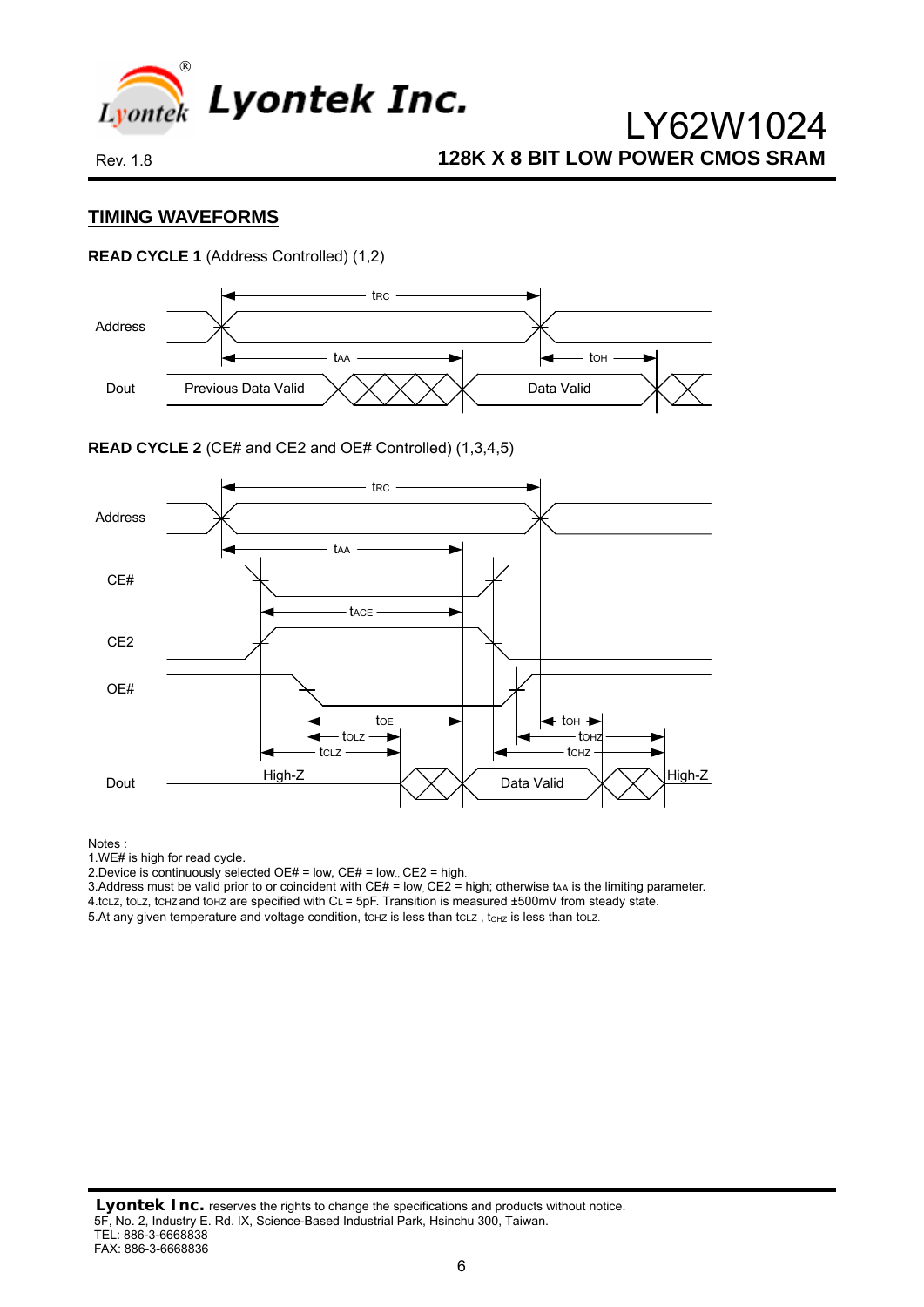

**WRITE CYCLE 1** (WE# Controlled) (1,2,3,5,6)



**WRITE CYCLE 2** (CE# and CE2 Controlled) (1,2,5,6)



Notes :

2.A write occurs during the overlap of a low CE#, high CE2, low WE#.

3. During a WE#controlled write cycle with OE# low, twp must be greater than twHz + tpw to allow the drivers to turn off and data to be placed on the bus.

4.During this period, I/O pins are in the output state, and input signals must not be applied.

5.If the CE#low transition and CE2 high transition occurs simultaneously with or after WE# low transition, the outputs remain in a high impedance state.

6.tow and tw<sub>Hz</sub> are specified with C<sub>L</sub> = 5pF. Transition is measured  $\pm$ 500mV from steady state.

**Lyontek Inc.** reserves the rights to change the specifications and products without notice.

5F, No. 2, Industry E. Rd. IX, Science-Based Industrial Park, Hsinchu 300, Taiwan.

TEL: 886-3-6668838

FAX: 886-3-6668836

<sup>1.</sup>WE#, CE# must be high or CE2 must be low during all address transitions.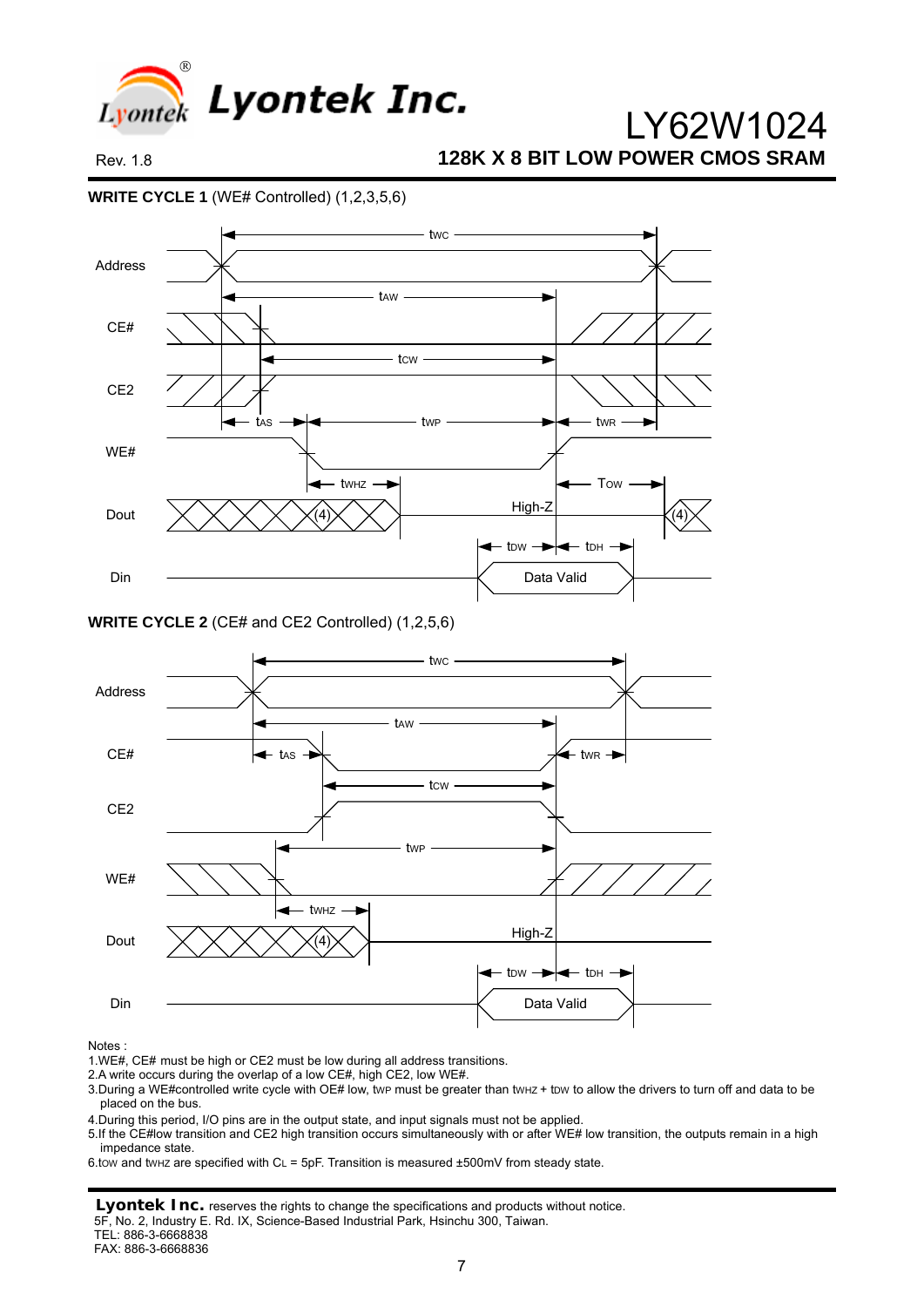

### **DATA RETENTION CHARACTERISTICS**

| <b>PARAMETER</b>                              | <b>SYMBOL</b>         | <b>TEST CONDITION</b>                                                              |     |                | MIN.            | TYP. | MAX. | <b>UNIT</b> |
|-----------------------------------------------|-----------------------|------------------------------------------------------------------------------------|-----|----------------|-----------------|------|------|-------------|
| Vcc for Data Retention                        | <b>V<sub>DR</sub></b> | $\mathsf{ICE#} \geq \mathsf{Vcc}$ - 0.2V or CE2 $\leq$ 0.2V                        |     |                | 1.5             |      | 5.5  |             |
|                                               |                       |                                                                                    |     |                |                 | 0.5  | 12   | μA          |
|                                               |                       | $V_{CC}$ = 1.5V                                                                    |     |                |                 | 0.5  | 30   | μA          |
| Data Retention Current                        | <b>IDR</b>            | $CE# \geq V_{CC} - 0.2V$<br>or CE2 $\leq$ 0.2V<br>Other pins at 0.2V or Vcc-0.2VSL | SL  | $25^{\circ}$ C |                 | 0.4  | 2    | μA          |
|                                               |                       |                                                                                    | SLI | 40°C           |                 | 0.5  | 2    | μA          |
|                                               |                       |                                                                                    |     |                |                 | 0.4  | 5    | μA          |
|                                               |                       |                                                                                    | SLI |                |                 | 0.4  | 8    | μA          |
| Chip Disable to Data<br><b>Retention Time</b> | tc <sub>DR</sub>      | See Data Retention<br>Waveforms (below)                                            |     |                | 0               |      |      | ns          |
| <b>Recovery Time</b>                          | tκ                    |                                                                                    |     |                | t <sub>RC</sub> |      |      | ns          |

tRC\* = Read Cycle Time

## **DATA RETENTION WAVEFORM**

Low Vcc Data Retention Waveform (1) (CE# controlled)



#### Low Vcc Data Retention Waveform (2) (CE2 controlled)

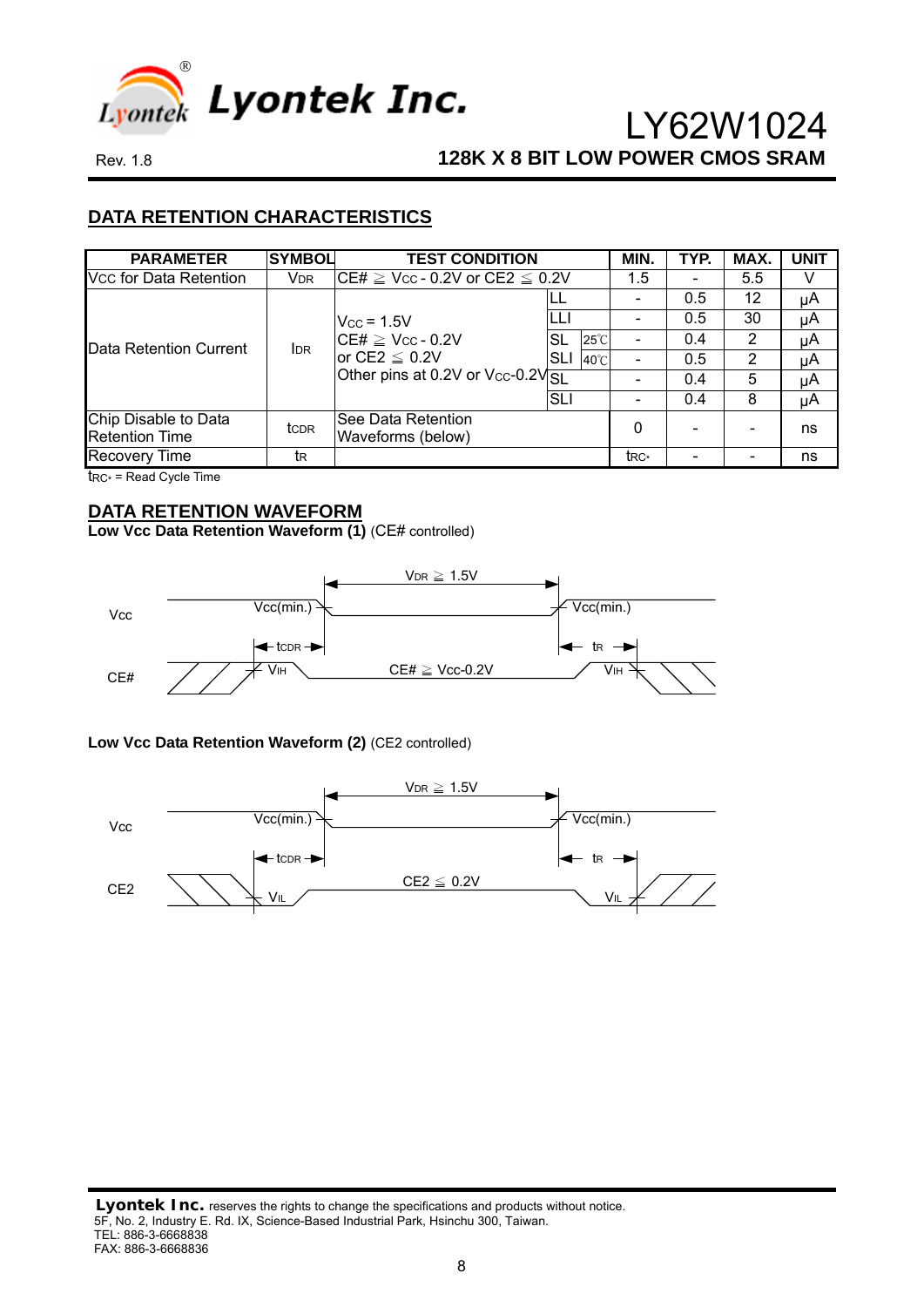

### **PACKAGE OUTLINE DIMENSION**

#### **32 pin 450 mil SOP Package Outline Dimension**

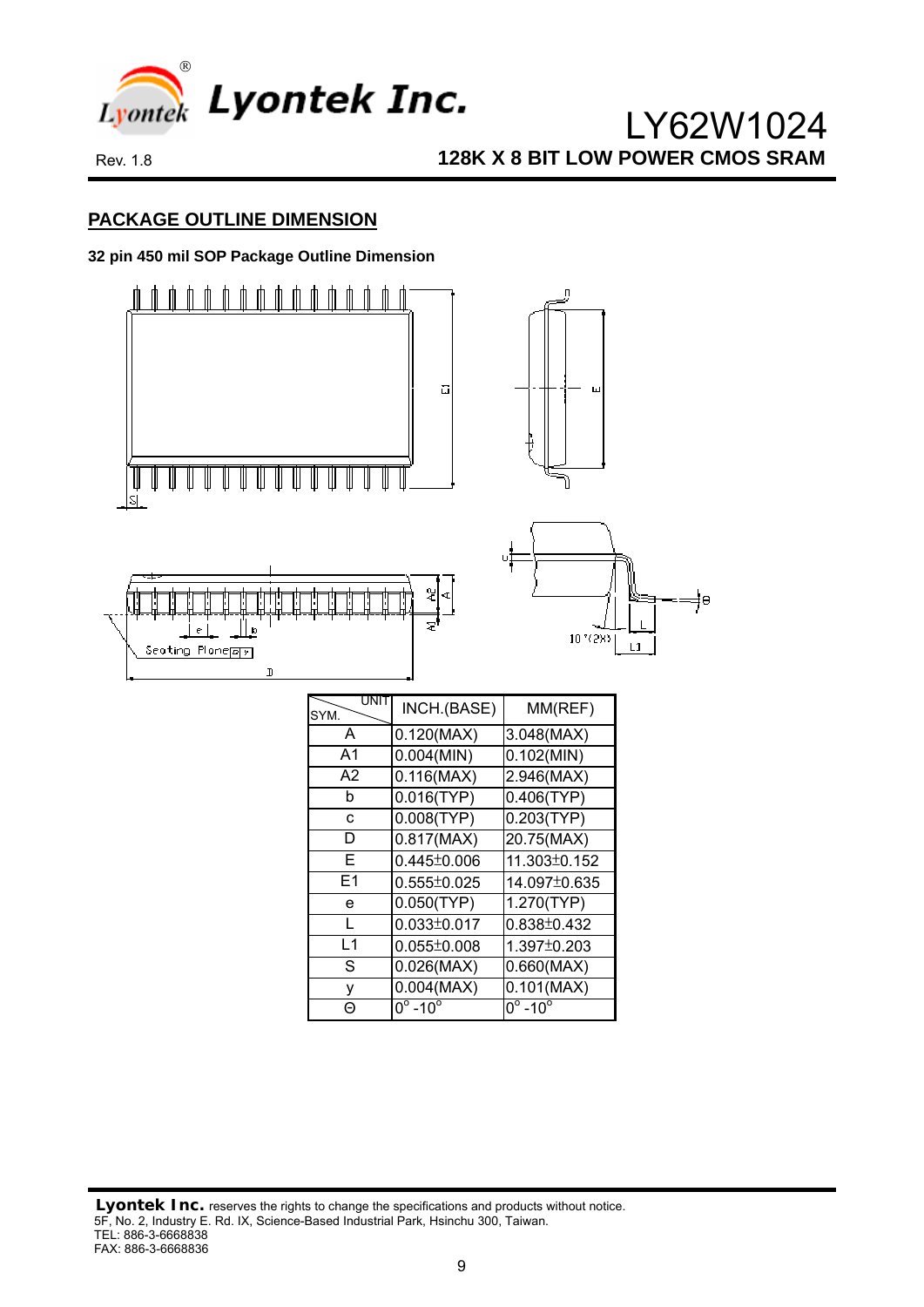

**32 pin 600 mil P-DIP Package Outline Dimension** 



E1 0.545±0.005 13.843±0.127 e 0.100(TYP) 2.540(TYP) eB | 0.650±0.020 | 16.510±0.508. L 0.158±0.043 4.013±1.092 S 0.075±0.010 1.905±0.254 Q1 0.070±0.005 1.778±0.127

Note : D/E1/S dimension do not include mold flash.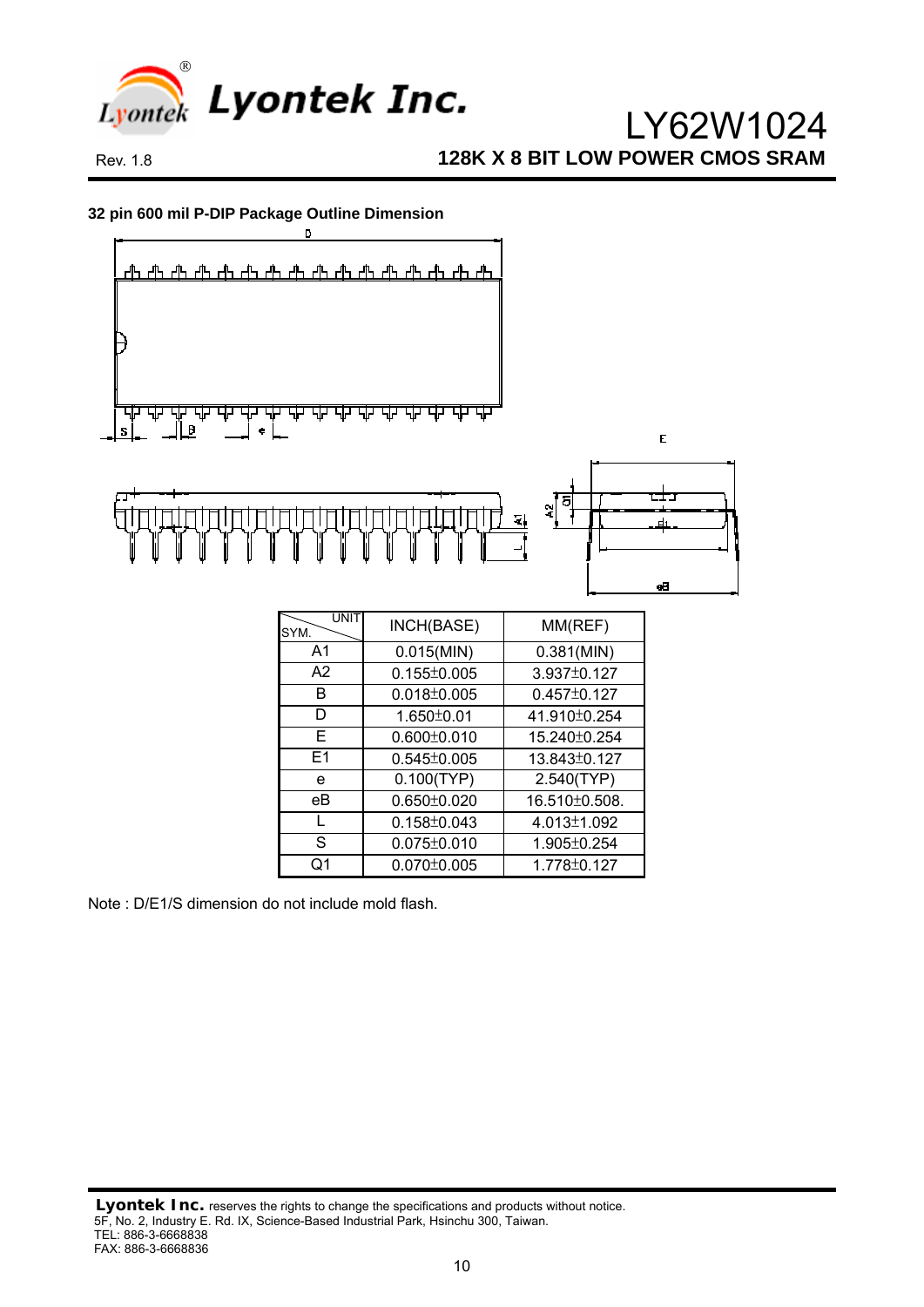

#### **32 pin 8mm x 20mm TSOP-I Package Outline Dimension**



| UNIT<br>SYM.   | INCH(BASE)                | MM(REF)                         |
|----------------|---------------------------|---------------------------------|
| A              | $0.047$ (MAX)             | 1.20 (MAX)                      |
| A <sub>1</sub> | $0.004 \pm 0.002$         | $0.10 \pm 0.05$                 |
| A2             | $0.039 + 0.002$           | $1.00 \pm 0.05$                 |
| b              | $0.009 \pm 0.002$         | $0.22 \pm 0.05$                 |
| C              | $0.006 \pm 0.002$         | $0.155 \pm 0.055$               |
| D              | $0.724 \pm 0.008$         | 18.40 ±0.20                     |
| F              | $0.315 \pm 0.008$         | $8.00 \pm 0.20$                 |
| e              | $0.020$ (TYP)             | $0.50$ (TYP)                    |
| HD             | $0.787 \pm 0.008$         | 20.00 ±0.20                     |
|                | $0.024 \pm 0.004$         | $0.60 \pm 0.10$                 |
| L <sub>1</sub> | $0.0315 \pm 0.004$        | $0.08 \pm 0.10$                 |
| ٧              | $0.003$ (MAX)             | $0.08$ (MAX)                    |
| ℮              | $0^{\circ}$ ~5 $^{\circ}$ | $0^{\circ}$ $\sim$ 5 $^{\circ}$ |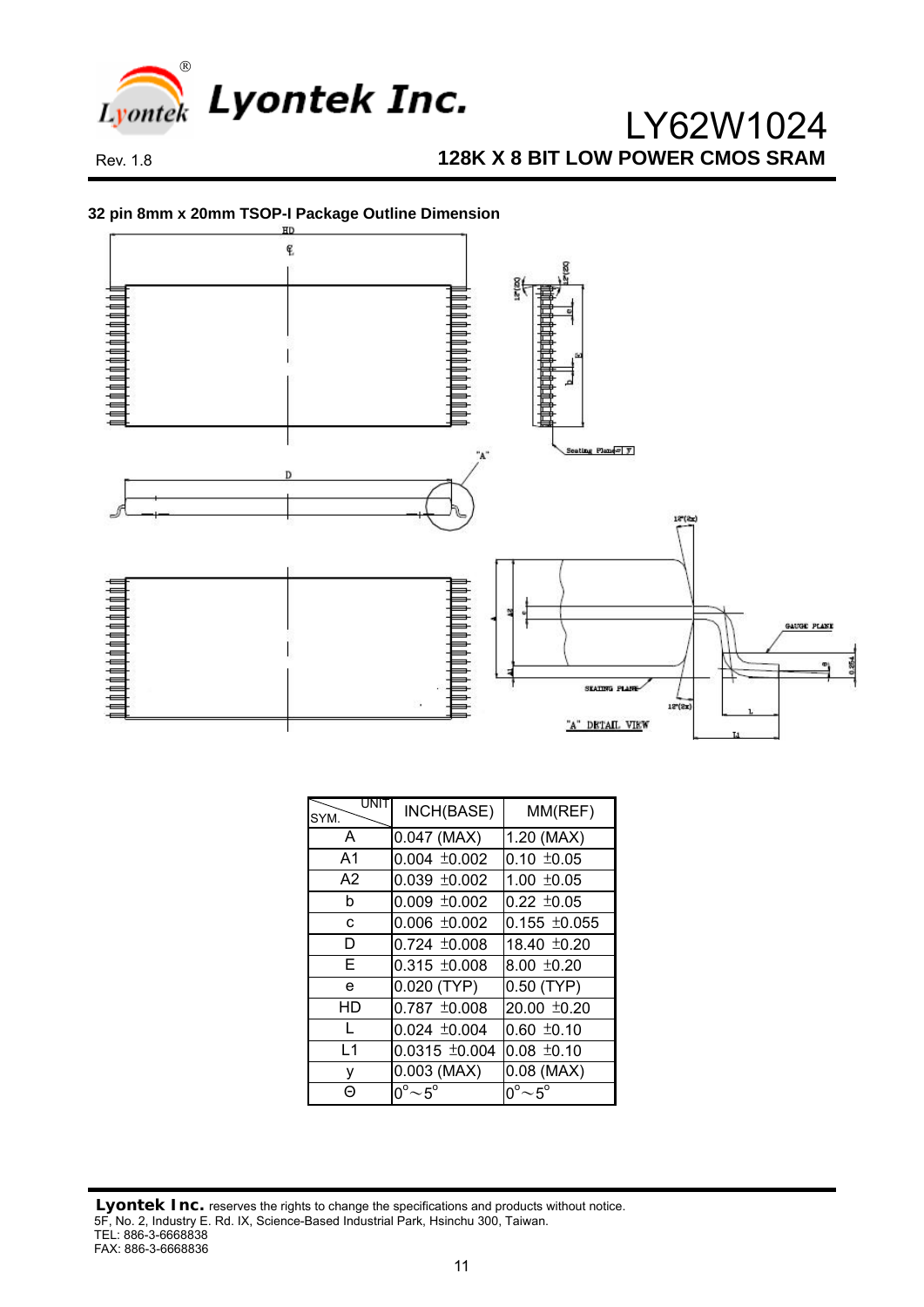

#### **32 pin 8mm x 13.4mm STSOP Package Outline Dimension**



| UNI<br>SYM.    | INCH(BASE)                   | MM(REF)           |  |  |
|----------------|------------------------------|-------------------|--|--|
| A              | $0.049$ (MAX)                | $1.25$ (MAX)      |  |  |
| A <sub>1</sub> | $0.004 \pm 0.002$            | $0.10 \pm 0.05$   |  |  |
| A <sub>2</sub> | $0.039 \pm 0.002$            | $1.00 \pm 0.05$   |  |  |
| b              | $0.009 \pm 0.002$            | $0.22 \pm 0.05$   |  |  |
| C.             | $0.006 \pm 0.002$            | $0.155 \pm 0.055$ |  |  |
| D              | $0.465 \pm 0.008$            | 11.80 ±0.20       |  |  |
| F              | $0.315 \pm 0.008$            | $8.00 \pm 0.20$   |  |  |
| e              | 0.020 (TYP)                  | $0.50$ (TYP)      |  |  |
| HD             | $0.528 \pm 0.008$            | 13.40 ±0.20.      |  |  |
|                | $0.02 \pm 0.008$             | $0.50 \pm 0.20$   |  |  |
| l 1            | $0.031 \pm 0.005$            | $0.8 \pm 0.125$   |  |  |
| ٧              | $0.003$ (MAX)                | 0.076 (MAX)       |  |  |
| A              | $0^{\circ}$ ~ 5 <sup>o</sup> | $0^{\circ}$ ~ 5°  |  |  |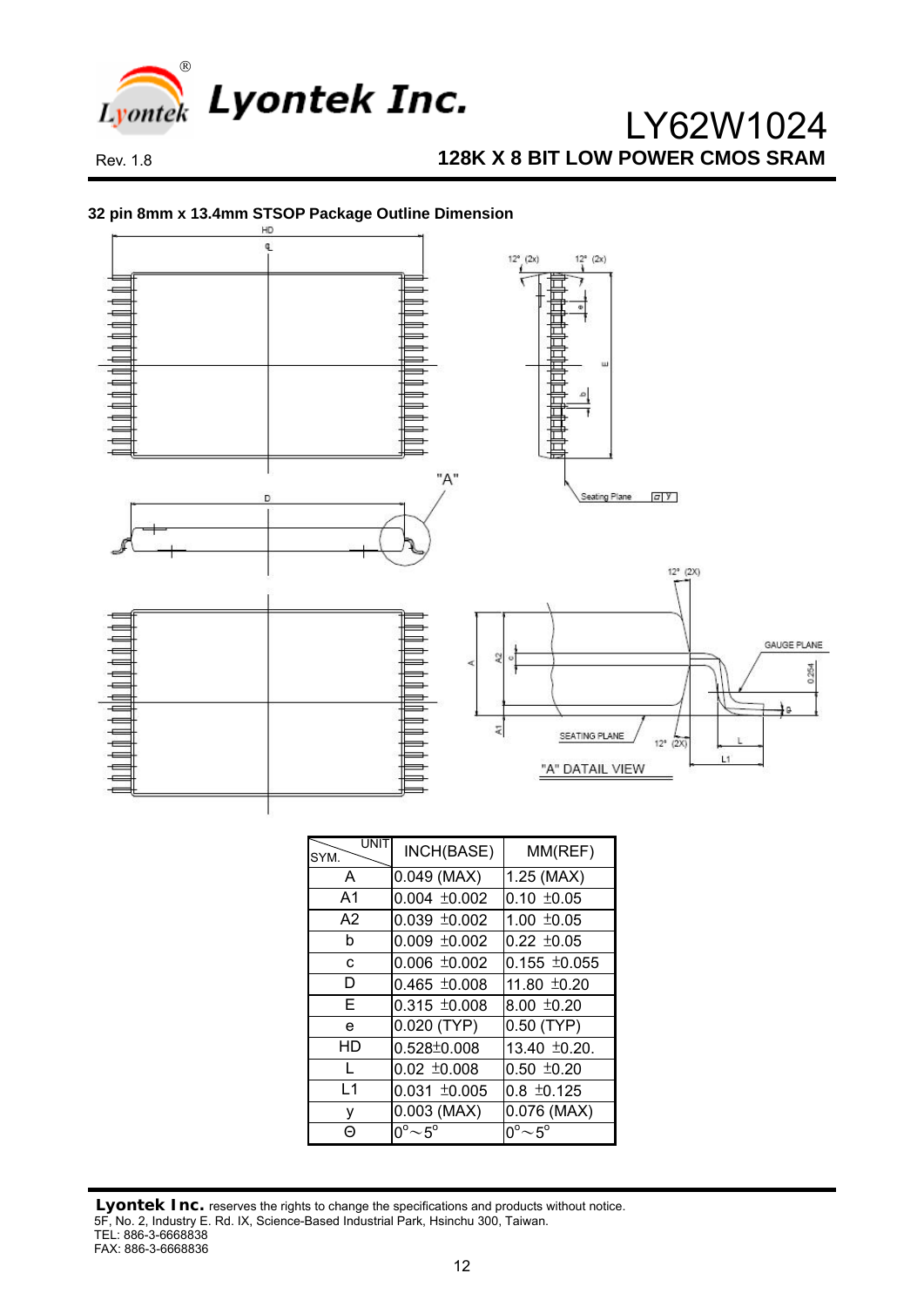







BOTTOM VIEW



SIDE VIEW



**DIMENSION** 

(inch)



| SOLDER BALL                                           |
|-------------------------------------------------------|
| Øb(36x PLACES)<br>$\frac{0.150}{0.080}$<br>D C A<br>в |

|   |                | .        |           |      |           |               |       |
|---|----------------|----------|-----------|------|-----------|---------------|-------|
|   | SYM.           | MIN.     | NOM.      | MAX. | MIN.      | NOM.          | MAX.  |
|   | Α              |          |           | 1.20 |           |               | 0.047 |
|   | A1             | 0.20     | 0.25      | 0.30 | 0.008     | 0.010         | 0.012 |
|   | A <sub>2</sub> |          |           | 0.94 |           |               | 0.037 |
|   | b              | 0.30     | 0.35      | 0.40 | 0.012     | 0.014         | 0.016 |
| ∜ | D              | 7.95     | 8.00      | 8.05 | 0.313     | 0.315         | 0.317 |
|   | D1             | 5.25 BSC |           |      | 0.207 BSC |               |       |
| ₿ | E              | 5.95     | 6.00      | 6.05 |           | $0.234$ 0.236 | 0.238 |
|   | E1             |          | 3.75 BSC  |      | 0.148 BSC |               |       |
|   | <b>SE</b>      |          | 0.375 TYP |      | 0.015 TYP |               |       |
|   | SD             |          | 0.375 TYP |      | 0.015 TYP |               |       |
|   | e              |          | 0.75 BSC  |      | 0.030 BSC |               |       |

**DIMENSION**  $(mm)$ 

DETAIL B

NOTE:

1. CONTROLLING DIMENSION : MILLIMETER.

2. REFERENCE DOCUMENT : JEDEC MO-207.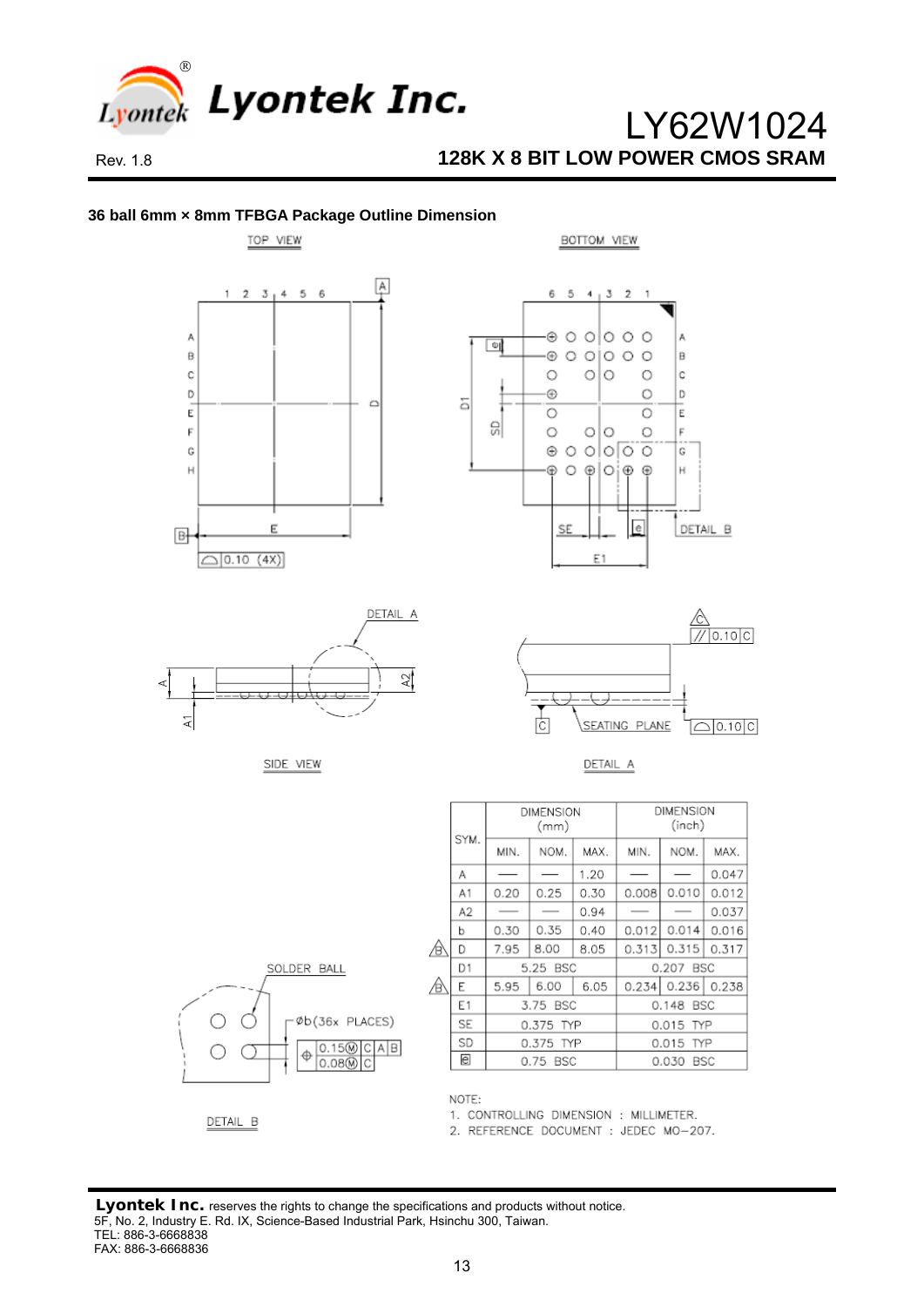

### **ORDERING INFORMATION**